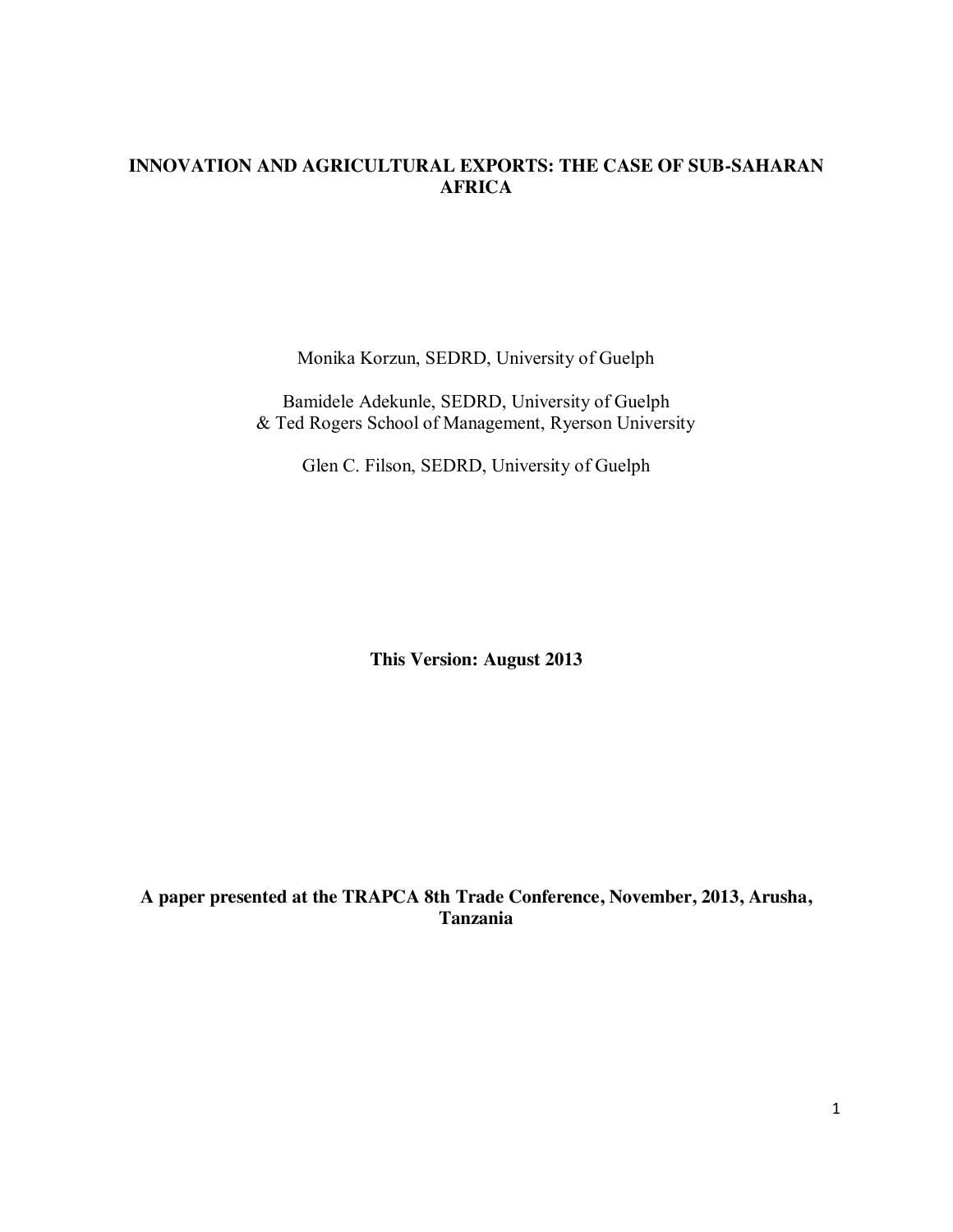## **Abstract**

The multifaceted nature of agricultural innovation makes it evident that technological, industrial, human and economic factors define and redefine agricultural innovation to new cultural and technological contexts. Juxtaposing the African condition to the earlier understanding of the cross cultural dimensions of agricultural innovation, this paper shall propose that technological insufficiencies in Africa shall necessitate the creation of an enabling environment and using an indigenous approach to agricultural innovation- where agricultural innovation shall basically use intellectual capital based on human potentials and also indigenous approaches to enhance long term economic growth in the African context especially in the area of trade liberalization and agricultural exports both within the region and outside the continent of Africa.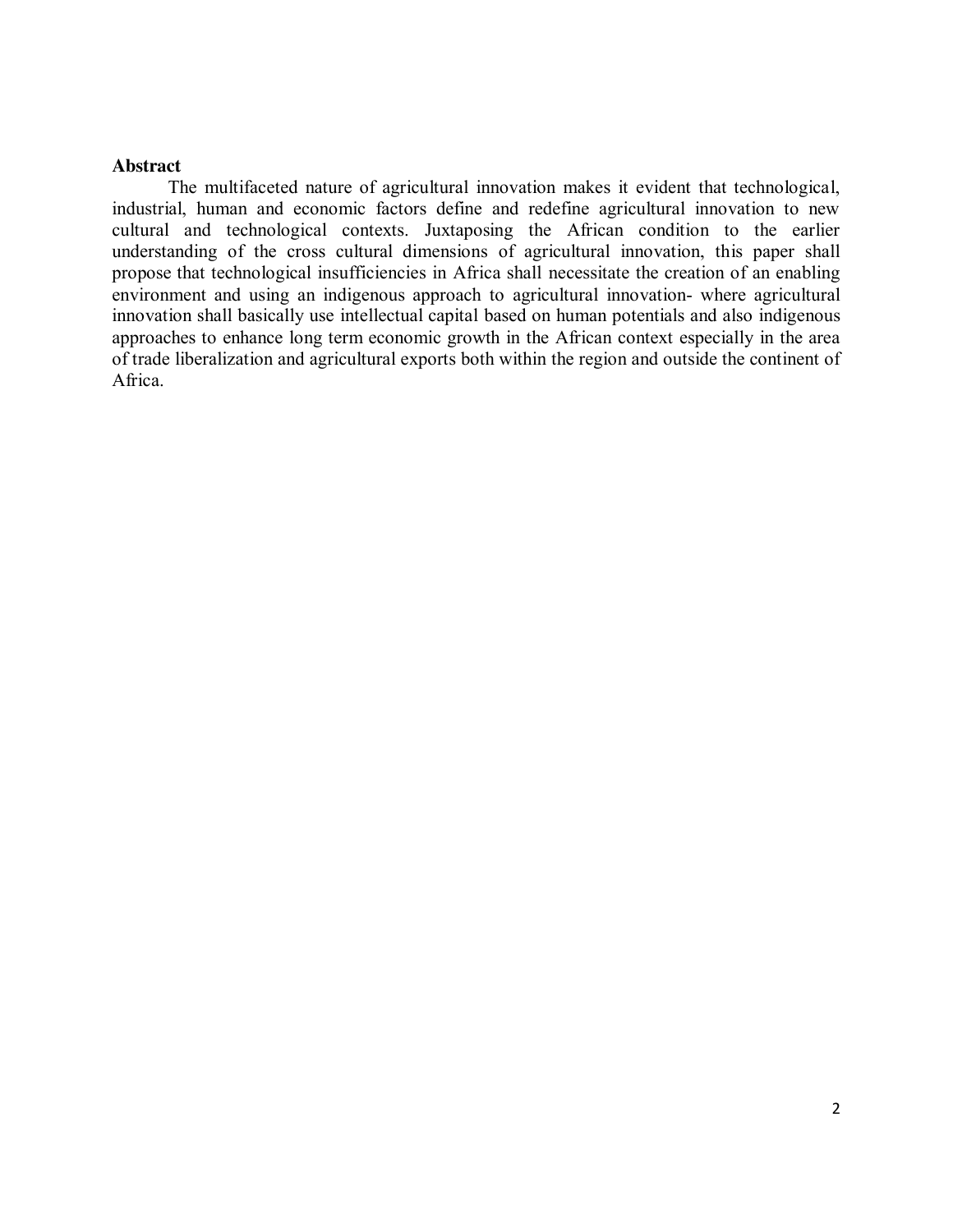### **Introduction**

Agricultural innovation is important for economic development in Africa (World Development Report, 2009). This outcome can be in the form of increased agricultural exports, although innovation has been slow in sub-Saharan Africa (van Rijn et al. 2012) and at times it is difficult to really understand what constitutes innovation (Landry et al. 2002). Because of the elusive nature of innovation, there is a need for policies that are proactive and realistic in reducing the agricultural crisis in Sub-Saharan Africa. The service sector can be improved by the use of extension services that disseminate information on the latest research on indigenous innovation. Indigenous innovation should be encouraged because it is sustainable and farmers are more willing to accept the technology because of their familiarity with the method of production.

Innovation is the new idea or ways of doing things, which can be new or familiar to the adopters (Barnett, 2004). Innovation in agriculture occurs through several means as a response to the disequilibria caused by the activities of entrepreneurs, when they exploit new opportunities, in the market place and not necessarily through agricultural research (Hall, 2009). In other words, the relationship between innovation and agricultural research is context specific. Taking into consideration the nature of economic activities in Sub-Saharan Africa it will be logical to encourage advancement of indigenous technology through local production of food where it is possible because this will create employment along the value chain and reduce ecological footprints. All innovations are not necessarily environmentally friendly. For instance, Crouch (1995) argues that biotechnology is not compatible with sustainable agriculture though there are dissenting views about this (e.g. Manion and Morse, Apr. 2013). Crouch (1995) suggests that there should be an active program that supports local production of food and reduces reliance on industrial agriculture.

This paper examines the nexus between innovation and agricultural export in Sub-Saharan African. This will be analyzed by taking into consideration the environmental sustainability of the innovative practices in Africa, focusing on indigenous mechanisms which might be less publicized or recognized. Finally, a conceptual framework is developed that explains the prevailing situation in Africa and the way forward.

This paper will specifically address the following issues

- A global assessment of innovation in agricultural exports bearing in mind the nexus between technology, indigenous approaches and trade liberalization in determination of the best practices of agricultural innovation in the modern world.

- An assessment of the position of Africa in the context of these global practices. Again in this aspect the benefits and the limitation of the global practices on the African condition should be critically assessed.

- An elaboration of Sub-Saharan African examples focusing on indigenous approaches that are less publicized but can be invaluable to the process of making the practice of innovation in agricultural export more sustainable bearing in mind the challenges of the political economy of Africa on trade, innovation and the practice of agriculture.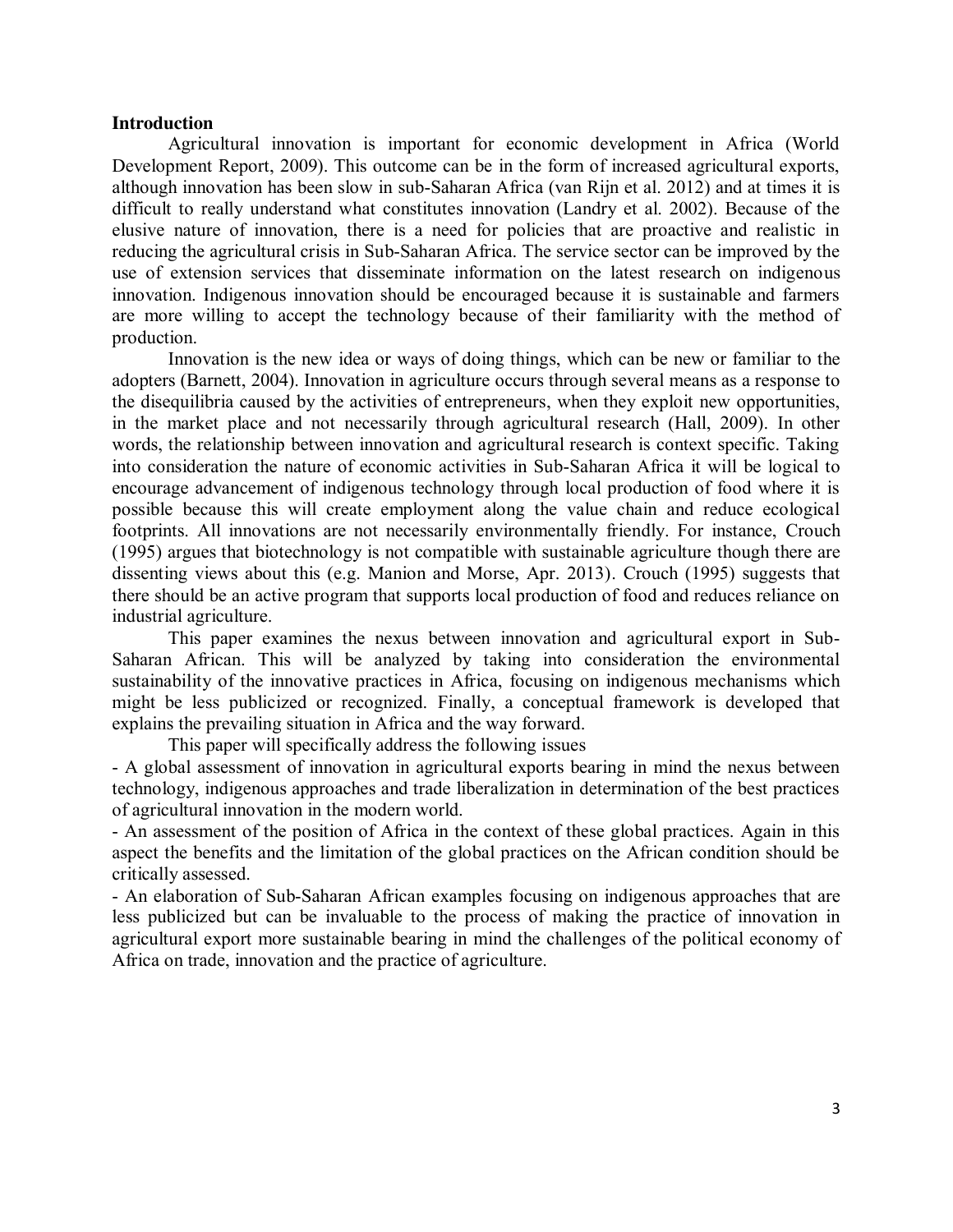## **Agricultural Innovation in Africa: A Literature Review**

#### *Introduction*

The agricultural sector is often addressed when discussing poverty reduction in various parts of the world. Part of the discussion focuses on the notion that innovation and advancement in agriculture is crucial to poverty reduction. Some believe the achievements in agricultural innovation have been very impressive as they have fueled agricultural productivity and increased food supply that outpaced population growth and increased personal consumption (Wright and Shih 2010). The notion of utilizing the agricultural sector for poverty reduction is complicated when taking into consideration the wide diversity of rural communities and the difficulties associated with mobilizing agriculture in very dire rural communities. Questions around agricultural advancement are also invigorated by a more specific criticism. Some claim that agricultural research and innovation has been developed, promoted and transferred in accordance with a model that is elitist, top-down, reductionist, supply driven rather than participatory, as well as commodity and productivity focused as opposed to emphasizing improved livelihoods and sustainability (Sumberg 2005).

### *Trade liberalization: A framework for agricultural innovation?*

The success of agricultural innovation and the potential for utilizing agricultural innovation as a tool for poverty reduction largely depends on the examination of the framework under which innovation in the agricultural sector takes place (Tendler 1993; Urey 2004; Rijn et al. 2012). It is the framework that largely decides the type of innovation that will occur and where and how it will be transferred. As suggested above, there are elevated criticisms regarding agricultural innovation. Read and Parton (2009) examine the role of trade liberalization in Eastern Africa. Trade liberalization was supposed to encourage economic growth and provide developing countries with a better chance of competing on the level of international markets. In the 1990s, trade liberalization was accepted as the most successful means of economic growth and development (Hinderink and Sterkenburg 1985; Hunter 2003 as cited in Read and Parton 2009). Trade liberalization was touted as to guaranteeing sustainable economic growth by increasing access to world markets and international competition and improving efficiency in domestic markets. Others have also argued that it can improve the targeting and distribution of resources, improve intermediate goods, improve access to technologies and generate innovation (Dornbusch 1992; Winters, McCulloch and McKay 2004). Hinderink and Sterkenburg (1985) and Winters et al. (2004) believe trade liberalization gives developing countries the opportunity to specialize in an area where they have an international advantage. This allows countries to be more efficient in allocating resources and faster dissemination of technology. On a more local level this is a way to create new jobs, increase income, reduce prices for domestic consumers and develop skill sets. Winters et al. (2004) suggest that trade liberalization can also limit government corruption and ineffectiveness, further advancing the growth of developing countries.

Others are more critical of trade liberalization. Brooks and Loevinsohn (2011) claim trade liberalization has contributed little to the agricultural sector over the past few decades, especially in Africa. Trade liberalization's foundation rests upon the notion that state intervention is unnecessary and harmful to development. The acceptance of trade liberalization as a tool for development resulted in the elimination of regulatory controls in agricultural inputs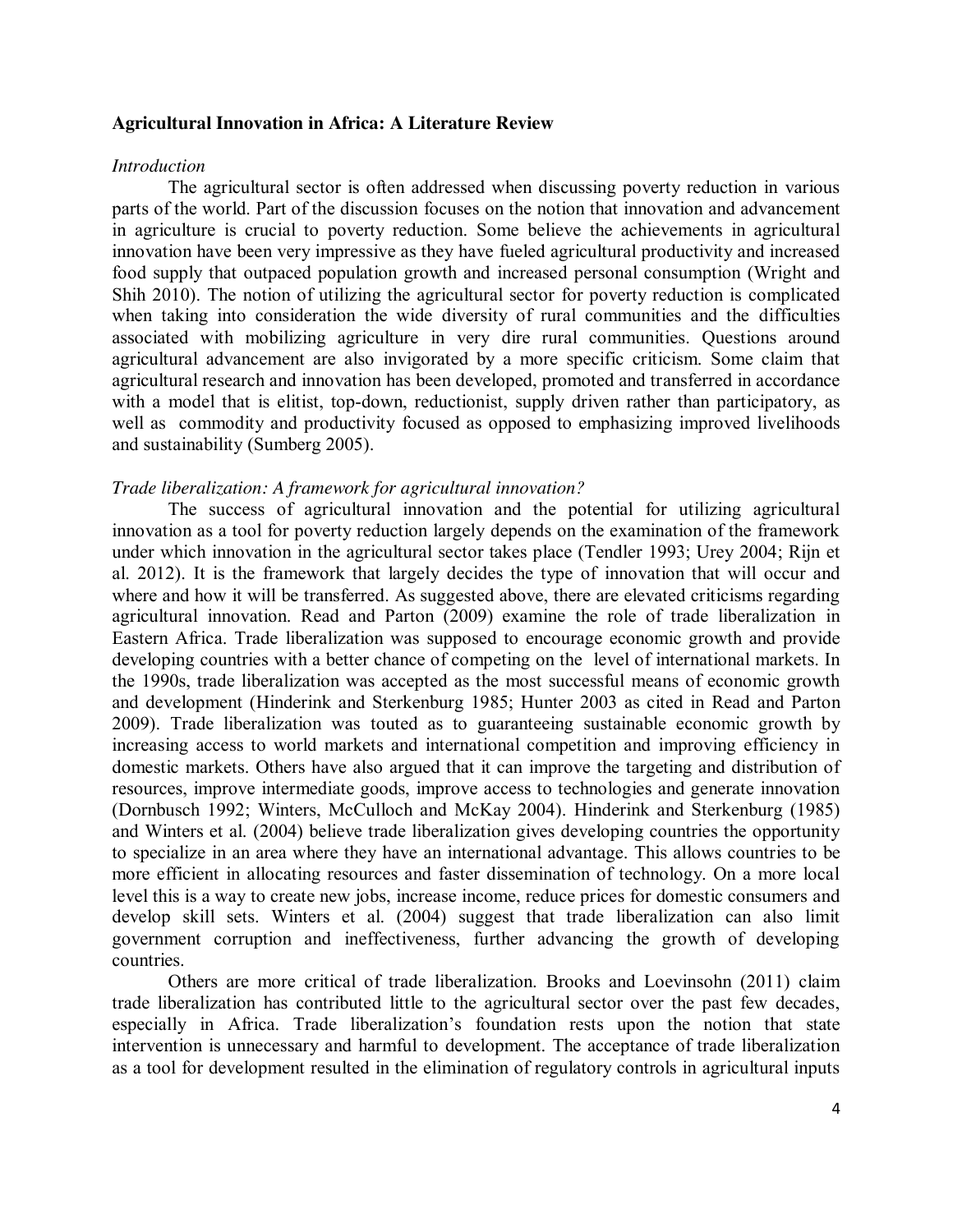and outputs as well as subsidies and in some cases privatizing state-owned agricultural organizing (Urey 2004). Although these may have resulted in some positive outputs, in many poorer rural areas, these changes have been harmful. In terms of initiating cereal based intensive growth in poorer areas, the private sector has not provided farmers with inputs, outputs or services that are well priced, timely and reliable (Urey 2004). Some claim trade liberalization can negatively impact the economic development of developing countries and hinder technological development (Read and Parton 2009). Trade liberalization as a tool for development and reducing poverty assumes strong and functioning capital markets, banking systems, institutional and technical capacity, distribution networks, property rights and regulatory frameworks (Read and Parton 2009). These, however, may not be present in many developing countries, especially within Africa.

### *Trade liberalization in Sub-Saharan Africa*

Some also claim the poverty found in Sub-Saharan Africa has been exasperated as the result of World Bank and International Monetary Fund (IMF) policies and programs such as Structural Adjustment Policies (SAPs) (Tendler 1993; Urey 2004; Sachs 2005 as cited in Read and Parton 2009). Urey (2004) claims Sub-Saharan Africa has been the greatest victim of SAP's reductionist model. In the 1990's the reduction of global poverty was less than half the rate required to reduce poverty by 50 percent in 2015. In Sub-Saharan Africa, poverty reduction was far less than the global level. Tendler (1993) claims that although economic analysis may predict great improvements, trade liberalization programs do not produce significant outputs, yields or income. Huwart's (2002 as cited in Read and Parton 2009) study claims that after trade liberalization policies and programs were introduced to Africa, Africa's share of world markets fell from 5 percent to 2 percent. Critics also state that trade liberalization can increase inequality, undermine democratic values, can contribute to the destruction of infrastructure due to lack of government intervention and often encourages hostility rather than respect and empathy (Read and Parton 2009).

Brooks and Loevinsohn (2011) assert that the 2007-2008 and 2010-2011 food crises were the result of an inadequate framework under which agricultural innovation takes place. The Food and Agriculture Organization (FAO) (2009 as cited in Brooks and Loevisohn 2011) report claims the food crisis was not a result of poor harvests but due to a global economic crisis, which disproportionately impacted the poor. Read and Parton's (2009) evaluation of trade liberalization in Tanzania, Kenya and Uganda illustrate that since deregulation took effect in the late 1980s and early 1990s, these countries have experienced an increasing deficits rather than gains. Uganda was the only country to have a positive trade balance at one point between 1980 and 2007. Overall however, Uganda's trade deficit increased from US \$300 million to US \$1300 million between 1990 and 2007 (Read and Parton 2009). Tanzania's deficit in 2007 was US \$2600 and Kenya's US \$4300 million (Read and Parton 2009). It is based on this evidence that Read and Parton (2009) conclude that trade liberalization does produce growth and has failed in producing sustainable growth.

## *An example of the framework in Sub-Saharan Africa*

The elitist and top-down model towards agricultural innovation has negatively impacted the agricultural sector in Sub-Saharan Africa. Maize was introduced to Africa as a cash crop by European settlers. Maize became a staple for several post-independence African countries,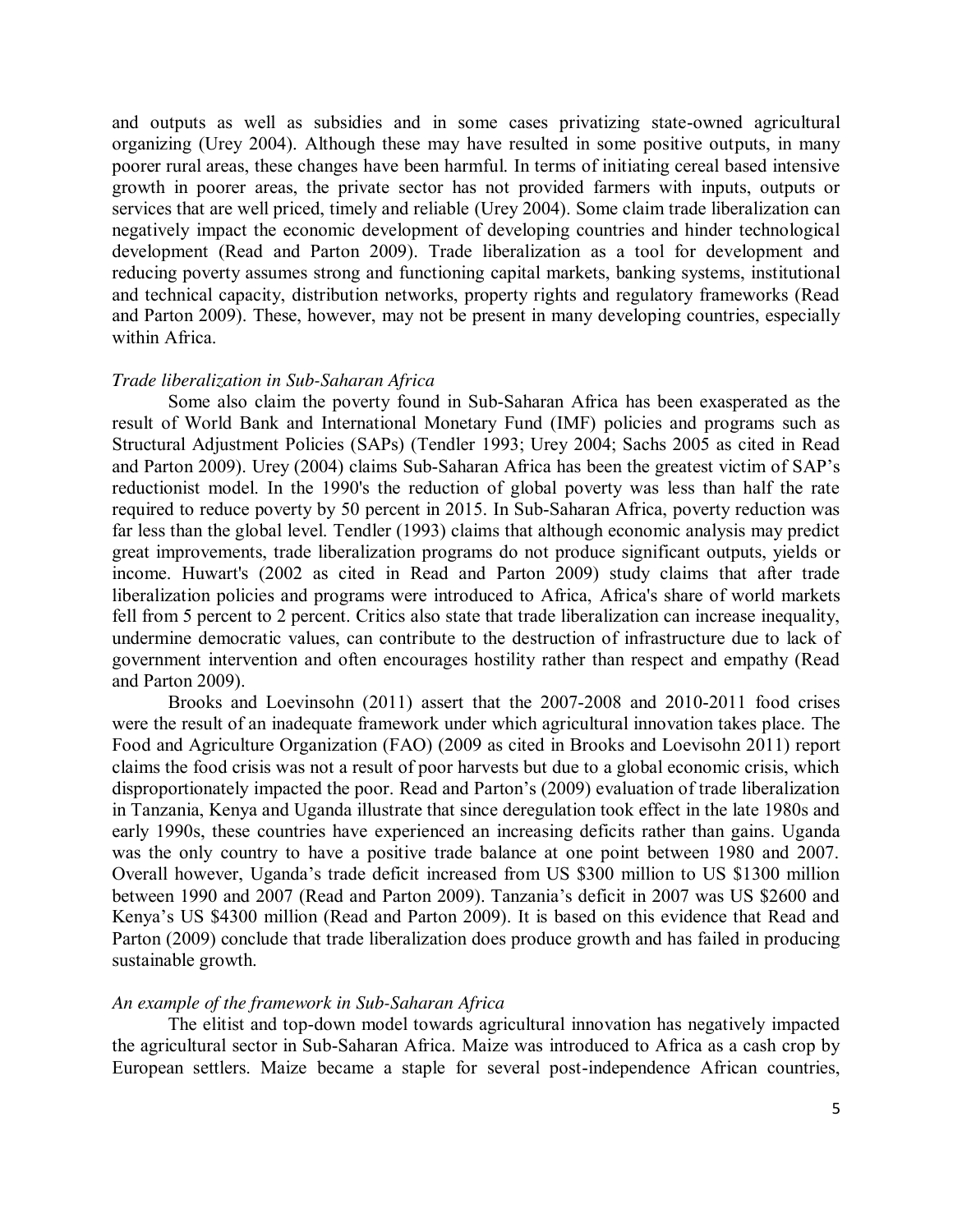including Kenya, Malawi, Zambia and Zimbabwe. In the post-independence era there was a lot of optimism surrounding maize (Brooks and Loevinsohn 2011). High yielding hybrid maize originally developed for European farmers during the colonial era was part of a package to modernize the agricultural sector and improve national food security and economic growth. By the mid 1980s the optimism for maize was compromised due to mixed results. McCann et al. (2007 as cited in Brooks and Loevinsohn 2011) attribute some of the failure to the notion that the agricultural innovation system was developed to meet the needs of the European commercial farmer, rather than small farmers, who in terms of acreage, dominate maize cultivation in Sub-Saharan Africa.

In the 1990s the focus in Sub-Saharan Africa began to shift to small farming systems (Hinderink and Sterkenburg 1985; Cecarelli and Grando 2007; Brooks and Loevinsohn 2011). Participatory research methodologies recognized the value of small farmers' knowledge and their ability to adapt to various environments. The farmers and users are included in the decision making process of the innovation. An example of this methodology is participatory plant breeding (PPB). Within this methodology, varieties are developed to suit local conditions in less favourable farming regions. PPB allows those often silenced by the elitist model to voice their opinions including women and poor farmers. The three major differences between conventional plant breeding and PPB are the testing takes place on a local farm, not a research station; decision making includes farmers and reproduction of the process to a wide variety of locations (Cecarelli and Grando 2007). A wide variety of programs have been developed under this framework. PPB has been very successful amongst female farmers growing subsistence crops such as pearl barley and phaseolus bean (Brooks and Loevinsohn 2011).

A more recent example of an elitist and top-down program for farmers in Africa can be found in Malawi. The government of Malawi introduced a maize seed and inorganic fertilizer combination as a response to the 2004-2005 and 2008-2009 food crises. The Fertilizer Subsidy Program (FSP) was to encourage farmers to use higher yielding hybrid seeds and inorganic fertilizers as a way to break what was perceived as unproductive subsistence farming. The program was to also minimize country's food aid (Chinsinga 2007; Brooks and Loevinsohn 2011; Dorward and Chirwa 2011). Some authors believed the program worked as it increased the country's food availability, increased income and reduced poverty (Chinsinga 2007).Others continue to question the economic and environmental sustainability of the program (Dorward and Chirwa 2011). Others have argued that the support for maize in Malawi developed a dependence on maize, which some have attributed to the 2001-2002 famine ( Andersson 2011; Dorward and Chirwa 2011). Some claim the introduction of inorganic fertilizers does not address the underlying causes of the famine (Brooks and Loevinsohn 2011; Dorward and Chirwa 2011). Research illustrates that during the famine, people gravitated towards areas growing cassava. Farmers grow more cassava when their maize crops are poor. Studies also suggest that this crop should be incorporated into regional food security plans as a buffer crop as well as a potential for value added products. Brooks and Loevinsohn (2011) suggest investing more resources into research and potential of cassava, rather than continue investing in maize.

Despite evidence that suggests further investigation into cassava, international donors and research bodies continue to focus on hybrid maize development programs. Since 2008, two large scale maize breeding programs have been launched, the Drought Tolerant Maize for Africa and Water-Efficient Maize for Africa. Brooks and Loevinsohn (2011) argue these programs do not take into consideration the lessons learned from the PPB programs, as they leave very little room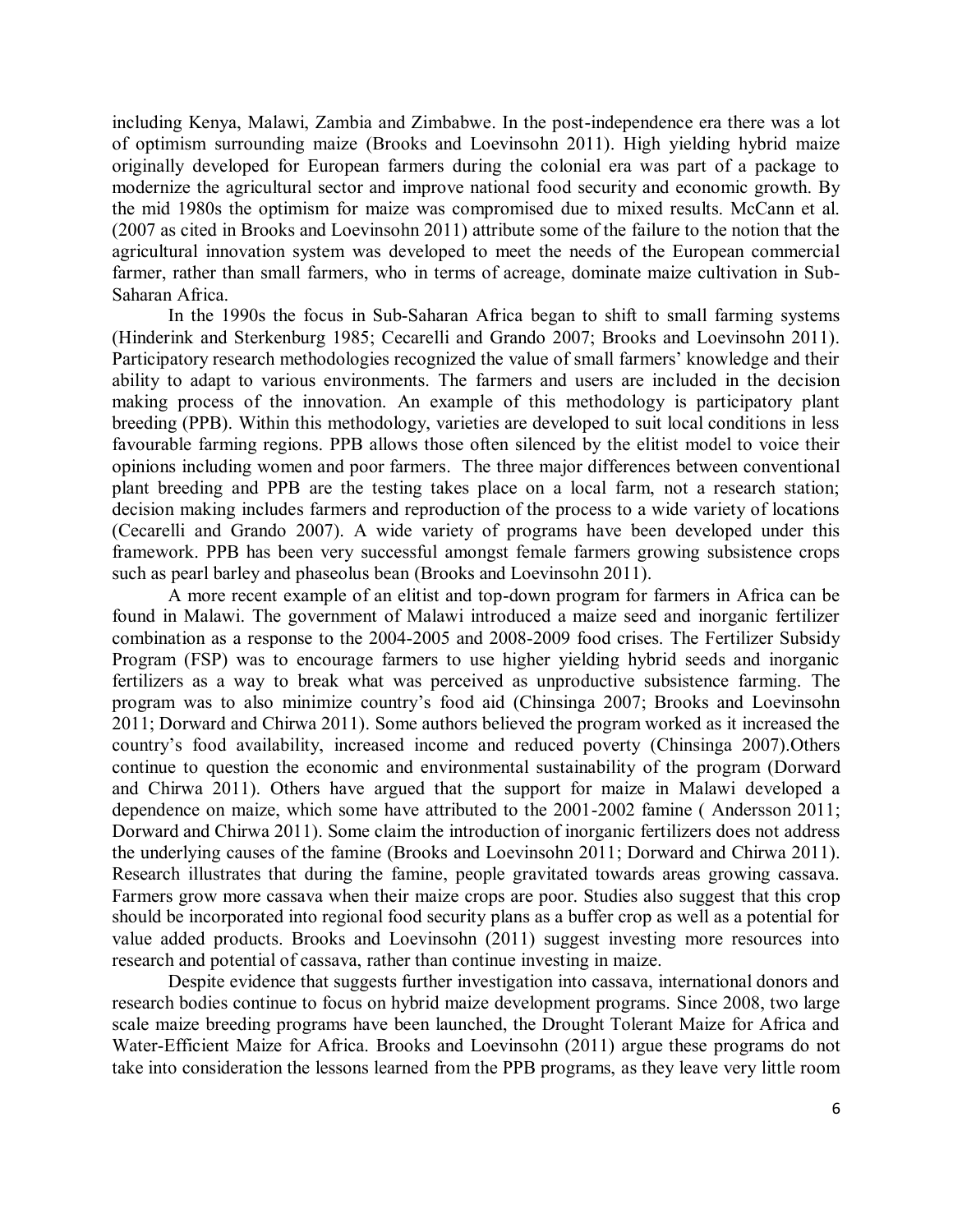for farmer input, adaptation and evolution of ideas. The Malawi famine points to the limits of the maize-based programs but also helps realize the potential of local and farmer based strategies, as illustrated by the cassava example. The potential of adaptive strategies in Malawi are however, underestimated and not taken into consideration in the maize-dependent economy. Plant breeding remains a much closed activity that does not take into consideration informal seed systems. The question is whether the plant breeding system is decentralized and how to develop a successful communication system between the formal and informal system.

Another example which illustrates the failure of agricultural innovation policy in Sub Saharan Africa is the case of livestock in West Africa (Patrick and Russo 1987). Livestock yield is of great political, religious and social importance in that region and yet most policies around livestock have not been successful. An example of a project was the Mixed Farming and Resources Management Project in Gambia from May 1981 to June 1986. The project was to encourage intensification of livestock and integration into the existing farming system. The project called for the fattening of cattle with maize. This was never extended to farmers, as it was not socially accepted to take grain away from the family to feed cattle. Patrick and Russo (1987) blame improper design for the failure of livestock policies and programs. Agricultural innovation must take into consideration the knowledge of the region and the people to evaluate the potential of the innovation. .

### *Agricultural innovation*

Agricultural development and more specifically innovation in agriculture are different than in any other industry (Biggs and Clay 1981; Brooks and Loevinsohn 2011). Innovation in farming is uniquely dependent upon the environment, on its biological processes, natural selection, genetic vulnerability and various instabilities. The environment play a significant role in the direction the industry takes. Although some aspects of the environment can be controlled via capitalization, Biggs and Clay (1981) argue this is only possible in industrialized farms. The environment and climate largely determine the type of seeds planted as well as the methods of cultivation. Environmental diversity is also essential in the discussion of agricultural innovation transfer between different environments or geographical locations.

Thornton et al. (2011 as cited in Brooks and Loevinsohn 2011) and Wright and Shih (2010) foresee rapid changes in the food system stemming from a variety of sources including climate change, an increasing population, increasing urbanization, income growth and the globalization of diets. Global interdependence of food supplies, changing demands on kinds and amounts of resources used, changing policy environments and roles of institutions, the increasing interventions by the private sector and civil society and liberalized markets alter the nature of agricultural innovation and may also act as obstacles for agricultural innovation (Hinderink and Sterkenburg 1985; Urey 2004; Wright and Shih 2010). Although these are global changes, they will have very specific impacts at the local level. Increasing temperatures as a result of climate change will also force many producers to quickly change methods and systems. Brooks and Loevisohn (2011) argue these changes present novel challenges to farmers, disproportionately impacting middle and low income farmers who, they claim, play a significant role in eliminating poverty in developing countries. As such, incremental adaptation found in formal systems will not be sufficient in providing support during these changes.

The model under which maize programs are developed in Africa reflect the interests of private sector and discourage diversity and seed exchange between individual farmers (Brooks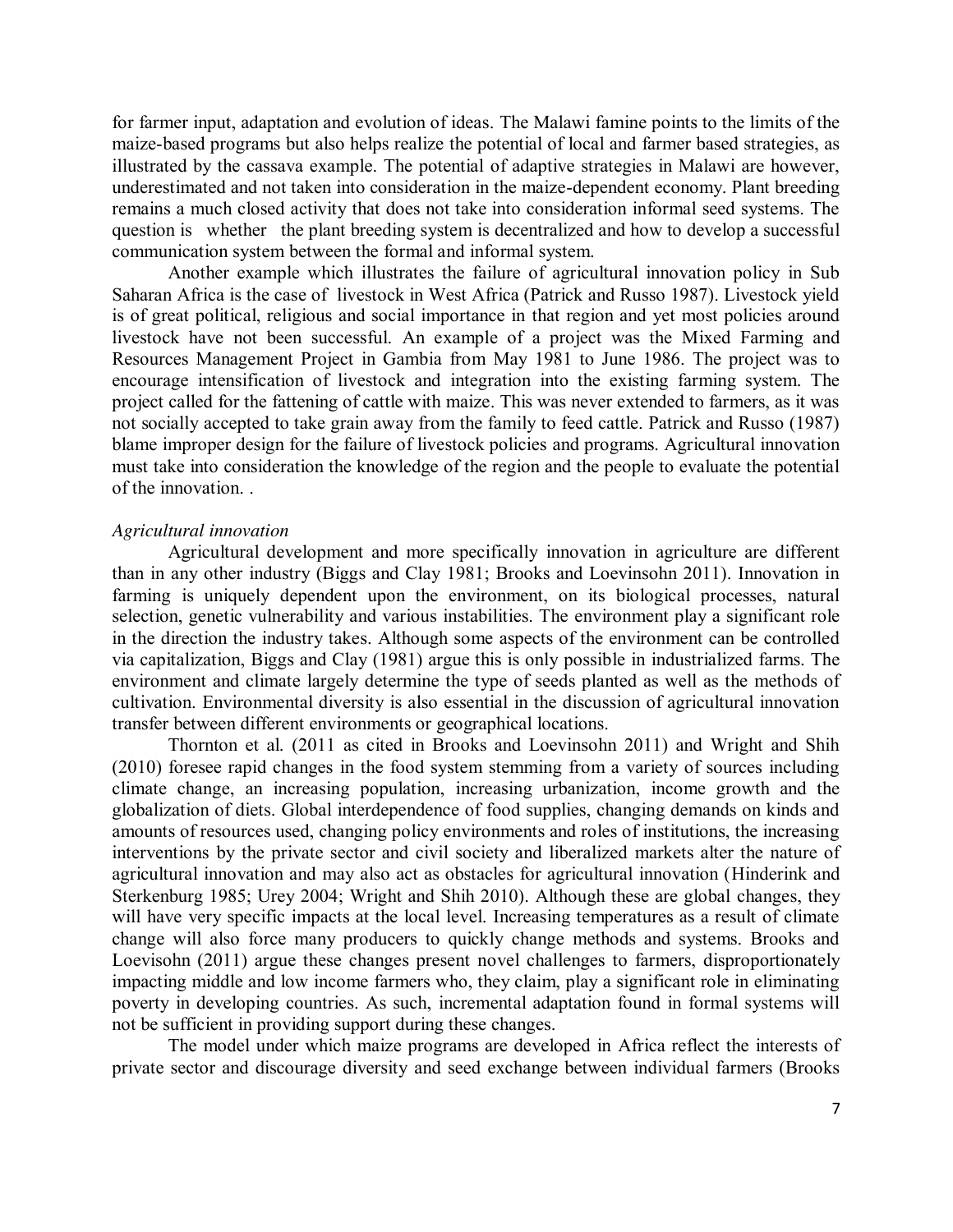and Loevinsohn 2011). This is an example of an innovation system that is supply driven and set by international actors and donors. Some authors suggest it is the lack of organized farmer demand for agricultural innovation, which impacts the accountability to citizens (Tendler 1993; Brooks and Loevinsohn 2011). Farmer organizations, civil society actors and other mediators have had limited access and impact to agricultural innovation processes or are often ignored during the innovation process. Some argue that it is the interdependence among the various actors and the joint learning, networking and social interactions between them will contribute significantly to the success in an agricultural sector in Sub-Saharan Africa (Rijn et al. 2012). Rijn's et al. (2012) study in Africa suggests that social capital and innovation are positively linked as improved social capital can help in the developed of innovation, the transfer of information as well as the reduction of transaction costs.

Agricultural innovation is also distinct from other industries in that it possesses a large number of producers and there is potential for great flexibility and combinations of inputs (Biggs and Clay 1981). Not only can agricultural research institutions innovate, but so can farmers. Within agriculture, every farmer has the potential to innovate to some degree. They can do so with seeds, animals, using novel technologies they have or have not developed themselves. The notion that the farmer interacts with the physical, socio-economic and the ecological environments all play a role in technological developments and their usage. Farmers themselves play a role in how technological innovation is adapted to suit various circumstances. A common example found in the developing world is turning a diesel pump set into a mobile piece of equipment by mounting it onto a cart or boat and offering services for sale (Biggs and Clay 1981). Informal innovation was most common in the developing world until after World War II (Biggs and Clay 1981). As such, many of the current agricultural technology stemmed from informal innovation. Local farmers' detailed knowledge of local environments and lack of knowledge and access to technological potential makes informal innovation systems in agriculture very common in the developing world.

Although informal innovation is common, Hinderink and Sterkenburg (1985) suggest that majority of investments in the agricultural sector are put into technology that benefits large corporate farmers and leaves little room for spontaneous innovation for small farmers as they are sometimes seen as a threat to government organizations. Resources are also geared towards the needs of international and private sector rather than local needs. As such, agricultural research and innovation is geared towards improving the capacity organizations via direct funding and technical assistance (Tendler 1993). The opportunity for farmers to innovate can be questioned as patenting of seed technologies has been increasing and has made significant impacts in the developing world, including Sub-Saharan Africa. Rijn, Bulte and Adekunle (2012) claim that innovation among small farmers is very slow in promoting the adaptation of new technology, even if the technology was successful locally. However, even in such cases, farmers perform adaptive innovation. An example includes the exchange and development of restricted genetically modified seeds by Gujarati farmers. These farmers were also successful in stopping the government from destroying the restricted crops (Wright and Shih 2010). Global political and economic factors also play a role in where agricultural innovation can take place and where and how the innovations will be transferred. These factors can result in disproportionate distribution of benefits that agricultural innovation can yield.

Pant and Odame (2010) indicate that a framework that encourages the linkage between Research and Development and entrepreneurship, especially when it comes to adding value to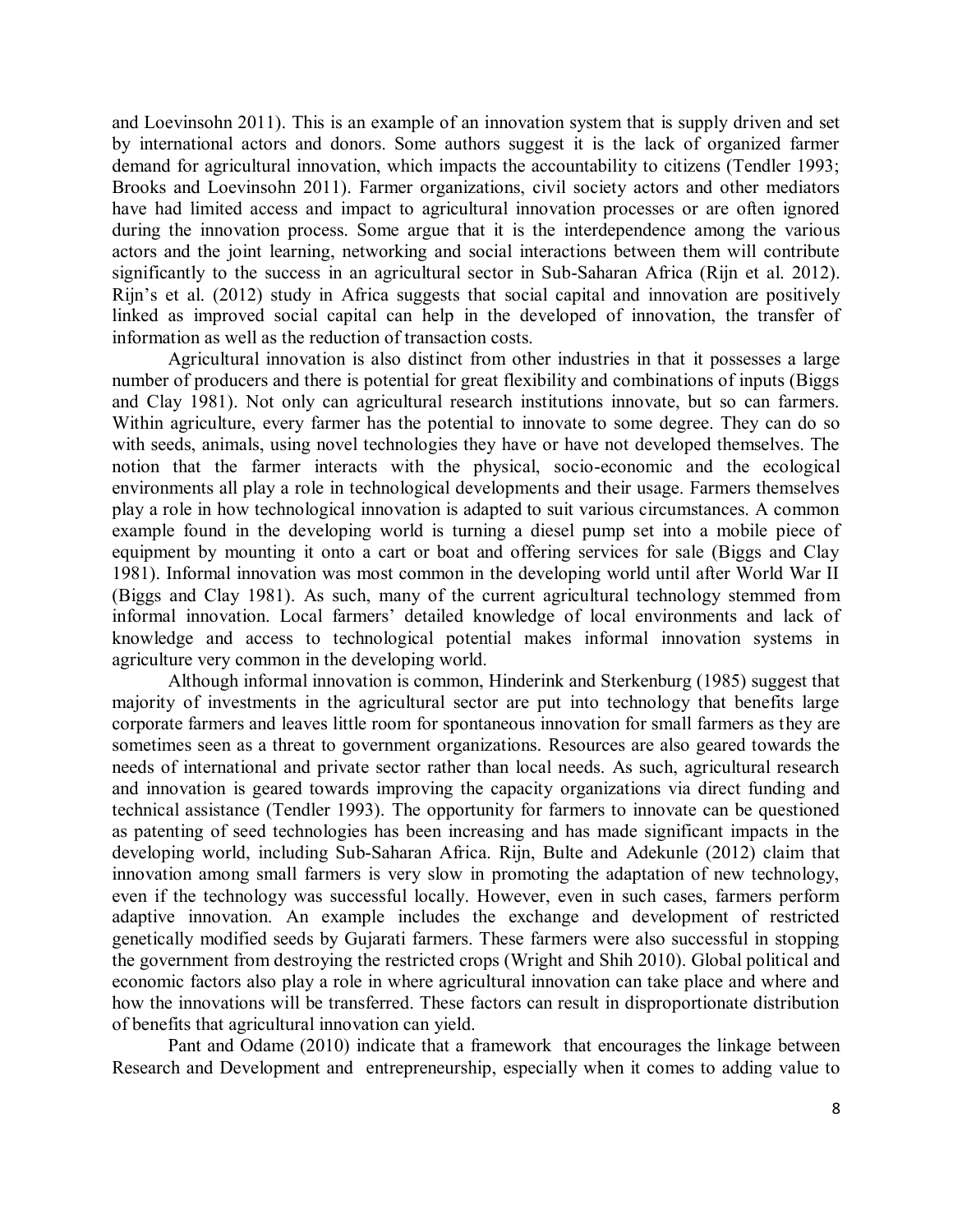agricultural production and specifically in the context of high value agriculture should be encouraged. This is referred to as the systems of innovation, a situation where the stakeholders including the public and private sector (especially non-profit) are involved in the innovation process. According to Juma (2011, p. 51) 'A more realistic view is to treat economies as "systems of innovation." The process of technological innovation involves interactions among a wide range of actors in society, who form a system of mutually reinforcing learning activities. These interactions and the associated components constitute dynamic "innovation systems." Furthermore, the advancement of indigenous knowledge requires the recognition of the role of emerging technology and the development of appropriate institutions (Juma 2011).

## *A novel model for agricultural innovation*

Brooks and Loevinsohn (2011) argue for agricultural innovation system that enhances community capacities, builds flexibility and resilience to shocks. They refer to this as "systems of innovation". Formal agricultural innovation systems seek to re-establish stability rather than strengthen the ability to accept and thrive in times of rapid change. For Brooks and Loevinsohn (2011) the move towards a 'system of innovation' begins with how innovation is defined. For them innovation is "a cumulative process that is path dependent, but open to change" (Mugwagwa et al. 2010 as cited in Brooks and Loevinsohn 2011). This type of innovation moves away from formal research and development to a more holistic method which contains a wide range of actors, institutions, policies on both the demand and supply side. It is often the users that encourage this type of innovation and drive research and extension to do better (Tendler 1993). This approach to innovation has not been common due to the dominance of the formal, elitist, top-down model of which trade liberalization is part (Tendler 1993; Sumberg 2005; Brooks and Loevinsohn 2011). It is thereby not clear how an alternative innovation system would impact the agricultural sector and poverty reduction in Sub-Saharan Africa (Brooks and Loevinsohn 2011).

The agricultural innovation system (AIS) is defined as a "set of agents (individuals, organizations and institutions) that contribute to the development, diffusion and use of new agricultural technologies and that directly or indirectly influence the process of change in agriculture" (Brooks and Loevinsohn 2011: 186). Here innovation stems from the actions and interactions that take place between actors. The boundaries of innovations are thereby not set and evolve over time. Agricultural innovations can vary in terms of scale, inclusiveness, density of interactions and knowledge flow. Barnett (2004:1 as cited in Horton et al. 2010) defines innovation as a process that involves "the use of new ideas, new technologies or new ways of doing things in a place or by people where they have not been used before". Rogers (1983 as cited in Patrick and Russo 1987) utilizes five characteristics that define successful innovation. They include compatibility of the innovation with existing values and history, the innovation must be perceived as better than the previous concepts, the innovation must have the ability to be experimented with by farmers, the benefits must be observed by the farmers and finally the innovation must be easily explained and understood by farmers (Patrick and Russo 1987).

Leeuwis and Ban (2004 as cited in Rijn et al. 2012) believe that innovation is shifting from a linear and exogenous 'technical device' to a systemic and endogenous 'novel working whole'. The emphasis is placed on the process rather than solely the outcome. Hall (World Bank, 2006 as cited in Brooks and Loevinsohn 2011) outlines two ways in which innovation can arise. Within the 'orchestrated trajectory', governmental intervention is responsible for agricultural innovation. Clear goals and centralized coordination play a significant role here. However, this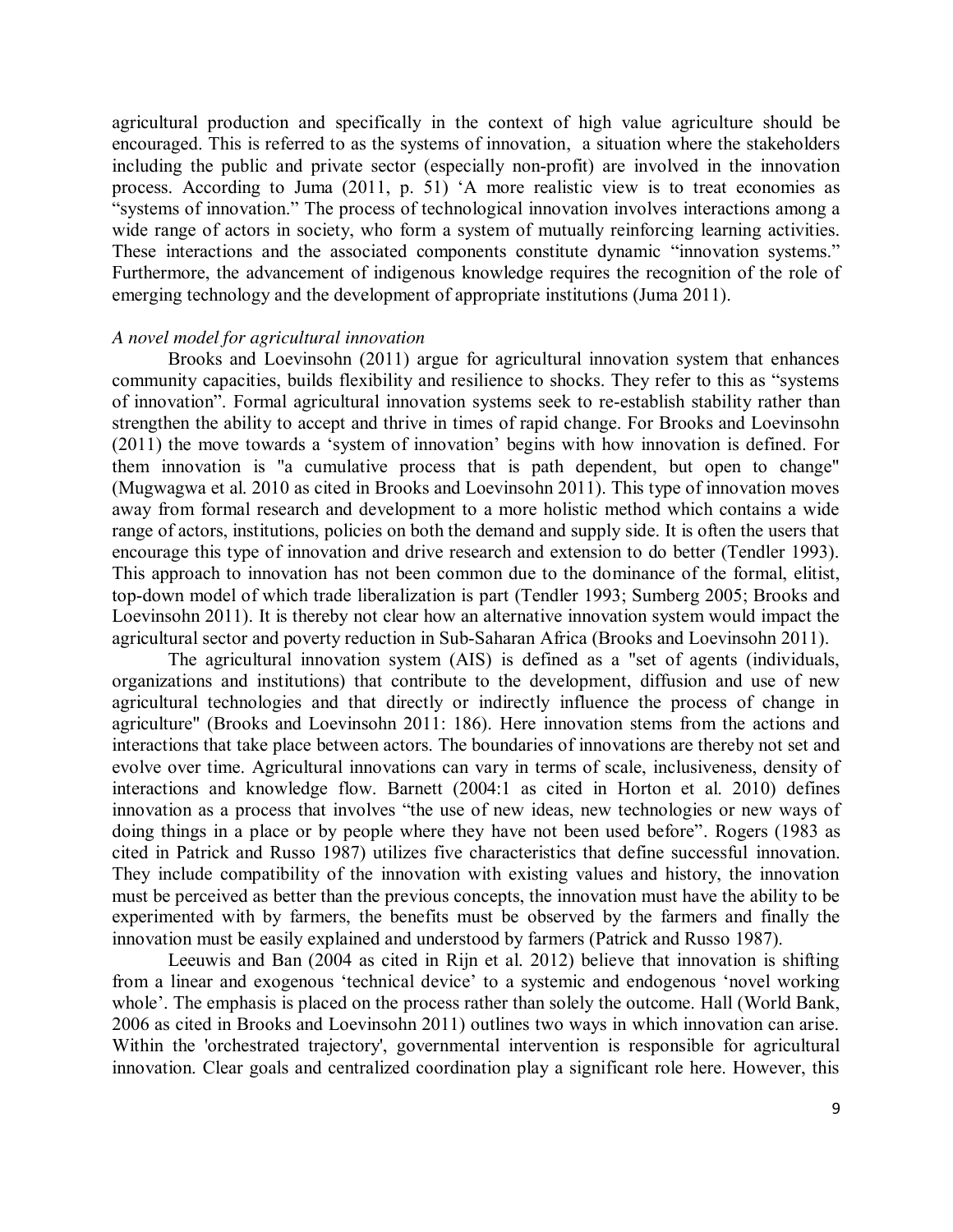system can be often closed to a wider set of actors. Private and non-governmental sectors are responsible for innovation within the 'opportunity-driven trajectory'. Here, innovation is more responsive to markets and environmental changes as well as open to new actors and knowledge systems that allow innovation to evolve. This trajectory is threatened by the lack of coordination that will allow it to expand to other areas. Brooks and Loevisohn (2011) claim the best type of trajectory from which innovation should arise is one that includes elements from both. The balance between coordination and openness will be significant in responding to the unique and unforeseen challenges in the farming sector. Brooks and Loevisohn (2011) argue for agricultural innovation that takes into account and benefits from the multifunctionality of agriculture, such as protecting biodiversity and local culture; one that encourages diversity and builds capacity from the bottom-up.

Finding a way to formulate constructive relationships between formal and informal innovation systems that operate at different levels is also of great importance to the sustainability and success of agricultural innovation. This form of communication can begin in the development stages of the innovation process. Wright and Shih (2010) suggest that the lack of resources and investments applied to agricultural research and innovation can improve with public-private partnerships of which there are very few. These are few because they are difficult to establish, they come under greater scrutiny and if not established appropriately can weaken the regulatory role of the government. From a trade liberalization perspective, these collaborations can discourage innovation and technology adaptation, due to the high costs of regulatory compliance (Wright and Shih 2010). Read and Parton (2011) claim that even public-private partnerships are dominated by elitist and corporate funding which continues to silence the voices of alternative opinions and wider stakeholders. Successful and sustainable partnership in Sub-Saharan Africa ought to take into consideration the history, race and power relations and distribution. These partnerships should be a tool of organizing research rather than an end in itself (Read and Parton 2011).In some cases, Rijn et al. (2012) suggest that the history and norms of a region may promote conservatism and conformity which may limit creativity.

Horton et al. (2010) also remind us that agricultural research does not equate with innovation. It was assumed that research results flow through the 'innovation pipeline' from basic research to the development of strategy to the application of research. The relationship between the various stages is not that simple, but rather complex and interactive. Hall (2009 as cited in Horton et al. 2010) argues agricultural innovation is rarely triggered by research and is often a response to entrepreneurs who faced a novel market opportunity. Successful agricultural innovation required the input of various actors and constant interaction between the various actors. The interactions are often context specific which is shaped by history, culture, politics and policies. Improving the levels of knowledge, attitudes, skills and social capital will strengthen the capacity to innovate and will have greater and long lasting impacts (Horton et al. 2010; Rijn, Erwin and Adekunle 2012). Strong social capital plays an important role in adapting novel agricultural technologies (Rijn et al. 2012).

From an economic point of view, studies illustrate that risk, heterogeneity, consumer preference, political interests and the appropriateness of the technology are all crucial for adaptation of agricultural innovation by farmers (Hinderink and Sterkenburg 1985; Wright and Shih 2010). Wright and Shih (2010) suggest that if a technology or innovation is very attractive, the farmers will not only adopt it quickly, but will also partake in adaptive innovation themselves, indicative of what regulations or policies state. Innovation can at times be hidden as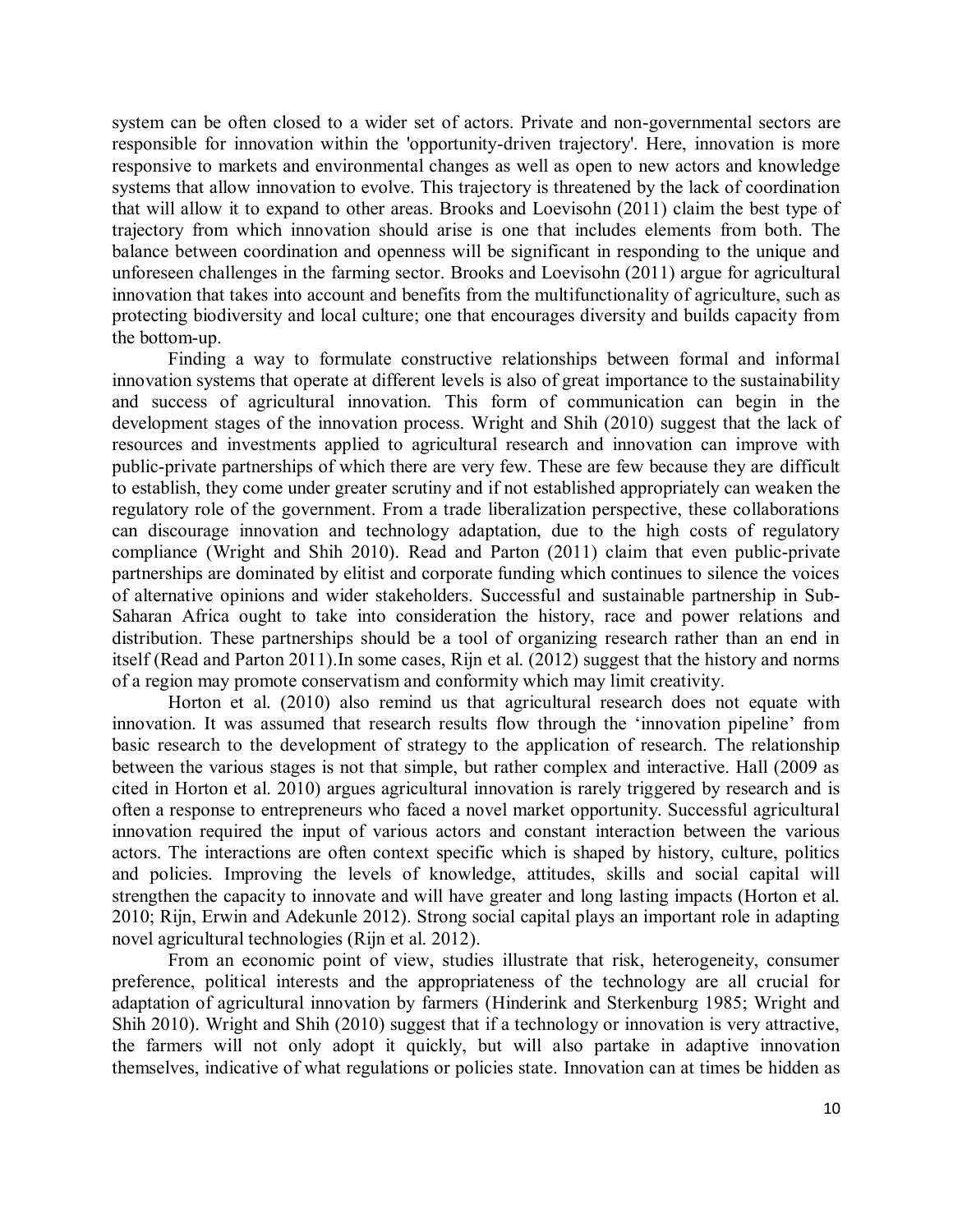a form of tacit knowledge which can only be acquired through social interaction and informal structure. However, the informal innovation system also has its limitations including the lack of ability to transfer innovation and the lack of ability to anticipate long term opportunities or challenges (Biggs and Clay 1981). The limitations of the informal system leave room for formal innovation systems for exploitation.

The Forum for Agricultural Research in Africa (FARA) developed an idea referred to as Innovation Platform (IP) that encourages the participation of the local stakeholders in the development of innovation. This project has three pilot schemes in three corridors in SSA and success has been recorded though sustainability might be a problem because the initiative is from FARA. 'Innovation Platforms serve as the environment for diagnosing problems, exploring opportunities and investigating solutions. The IP actors are organized in partnerships/teams to bring about mutually desirable change, are competent and have incentives to jointly innovate and are constituted to include sources of the key competencies and knowledge required to address the problems, opportunities and/or entry-points that prompt its establishment' (FARA 2010 p. 2 )

There are presently three IPs in SSA. The Kano-Katsina-Maradi (KKM), Lake Kivu and the Zimbabwe-Malawi-Mozambique (ZMM). The involvement of indigenous knowledge and informal innovation in the IPs has led to successes such as: The KKM Pilot Learning Site in the Sahel under the vegetable IP has produced a scenario where vegetables can be produced under the rainy season. The Musawa Cereal/Legume IP in Katsina State and the Bunkure Cereal/Legume IP in Kano State has been scaled up while Natural Resource Management technologies have been adopted in the Ikarra Maize/Legume IP in Kaduna State of Nigeria (FARA 2010).

In the case of Lake Kivu Pilot Learning Site, there has been the development of improved cassava cuttings for better yield in Congo, the quality and post-harvest handling of potatoes have improved in Rwanda to the extent that farmers are now well connected to the hotels and supermarkets in Kigali. And in Uganda, a traditional sorghum variety is now used for producing non-alcoholic sorghum juice (Mamera) and this value addition is done by local processors (FARA 2010)

#### **Conceptual Framework**

In this section, we present our conceptual framework on how agricultural innovation can be enhanced through the appreciation of the role of informal innovation. As presented in Figure1, Agricultural innovation for the purpose of poverty reduction does not only occur via the avenue of formal innovation which stems from formal education institutions such as schools, universities and research institutes. Formal education often encourages innovation through conventional methods of science and technology. Science and formal education stress objectivity universality, rationality and logic. The focus on these criteria often limits the types of ideas and knowledge that are considered having potential for innovation and other social goals such as poverty reduction. The informal innovation system, on the other hand takes into consideration knowledge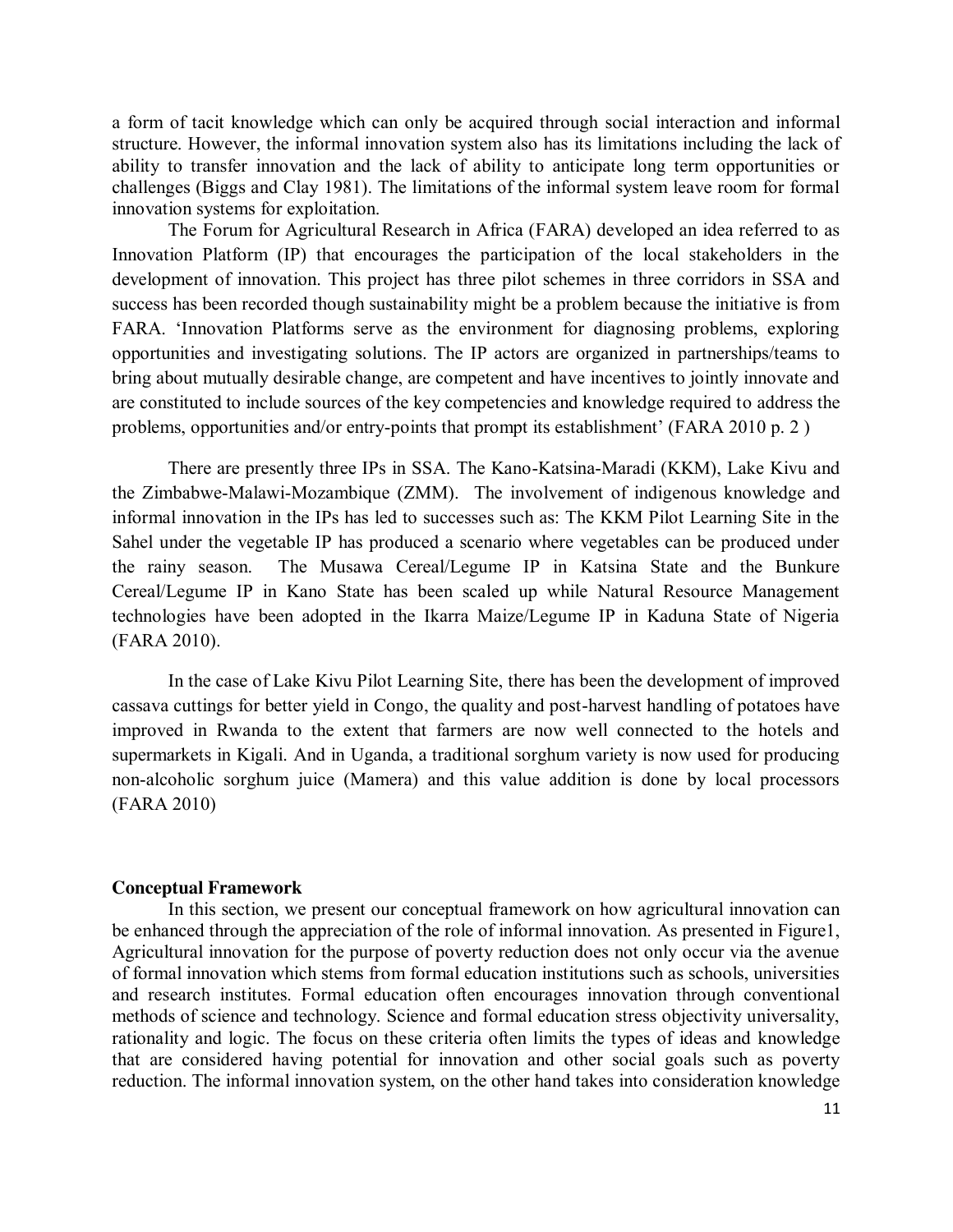types that fall outside the formal knowledge system. Local context, culture, history and people's local experiences and knowledge are very important and can produce ideas that are innovative, sustainable and successful. Informal innovation systems can create unique and diverse ideas and products that can build resilience against crises in the global market economy. It is important to mention that formal and informal innovation systems can operate alongside one another. For local knowledge to proceed from a knowledge system to an innovation system, it requires infrastructure to aid in that transition. In addition to having the suitable and appropriately functioning political institutions, banking systems and property rights, it is important to recognize the potential and validity of knowledge and ideas that local experiences and local people can bring forward. For example the PPB programs have been successful as it allowed small farmers, who are often ignored in the decision making process, to view their experiences and perspectives (Brooks and Loevinsohn 2011). It also helped engage female farmers who are often neglected by the elitist programs of agricultural innovation (Brooks and Loevinsohn 2011).

The validity of local and indigenous knowledge ought to be woven through the policies and programs supporting innovation. This means policies would be context specific and suitable for local conditions, rather than formulated using a generic formula (Read and Parton 2009; Horton et al. 2010). Taking the local context and indigenous knowledge into consideration also shifts the focus from market issues to social betterment, community and nation building during the process of policy development. The roles of institutions in SSA can also change as a result. Nevertheless, institutions are essential to the success of informal innovative system as much as the formal innovative system, if not more. Informal agricultural innovation requires intervention of the state to create environments that will encourage and enable indigenous knowledge to thrive and be translated into practical and successful innovations. The acceptance of indigenous knowledge as a valid form in the decision making process, will also require a larger social change that accepts indigenous knowledge as a valid form of knowledge with potential of creating successful solutions. Sub-Saharan Africa has been operated under the elitist system for an extensive amount of time and it may be difficult to accept indigenous knowledge as a tool for agricultural innovation.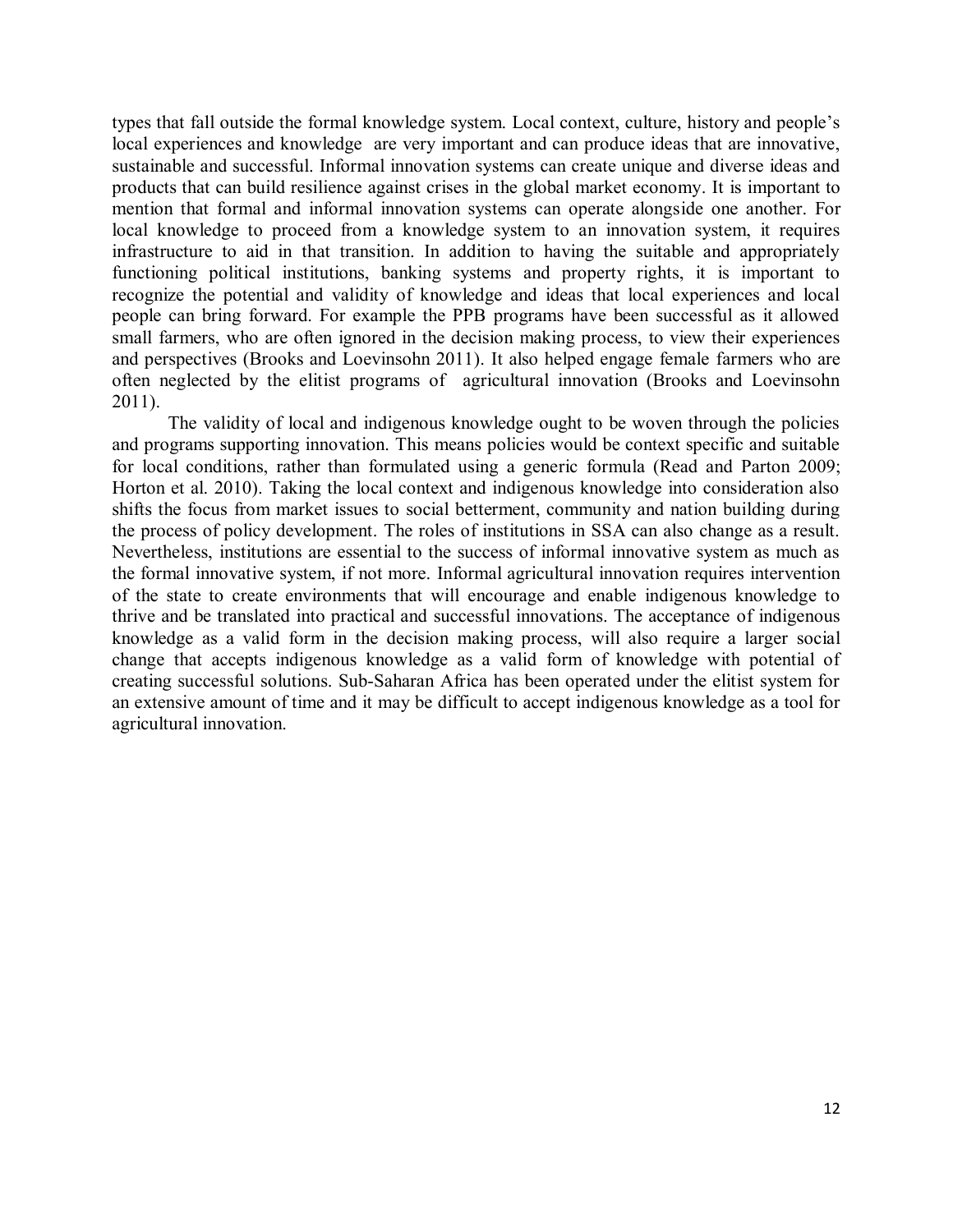

Figure 1: Agricultural innovation utilizing informal innovation in Sub-Saharan Africa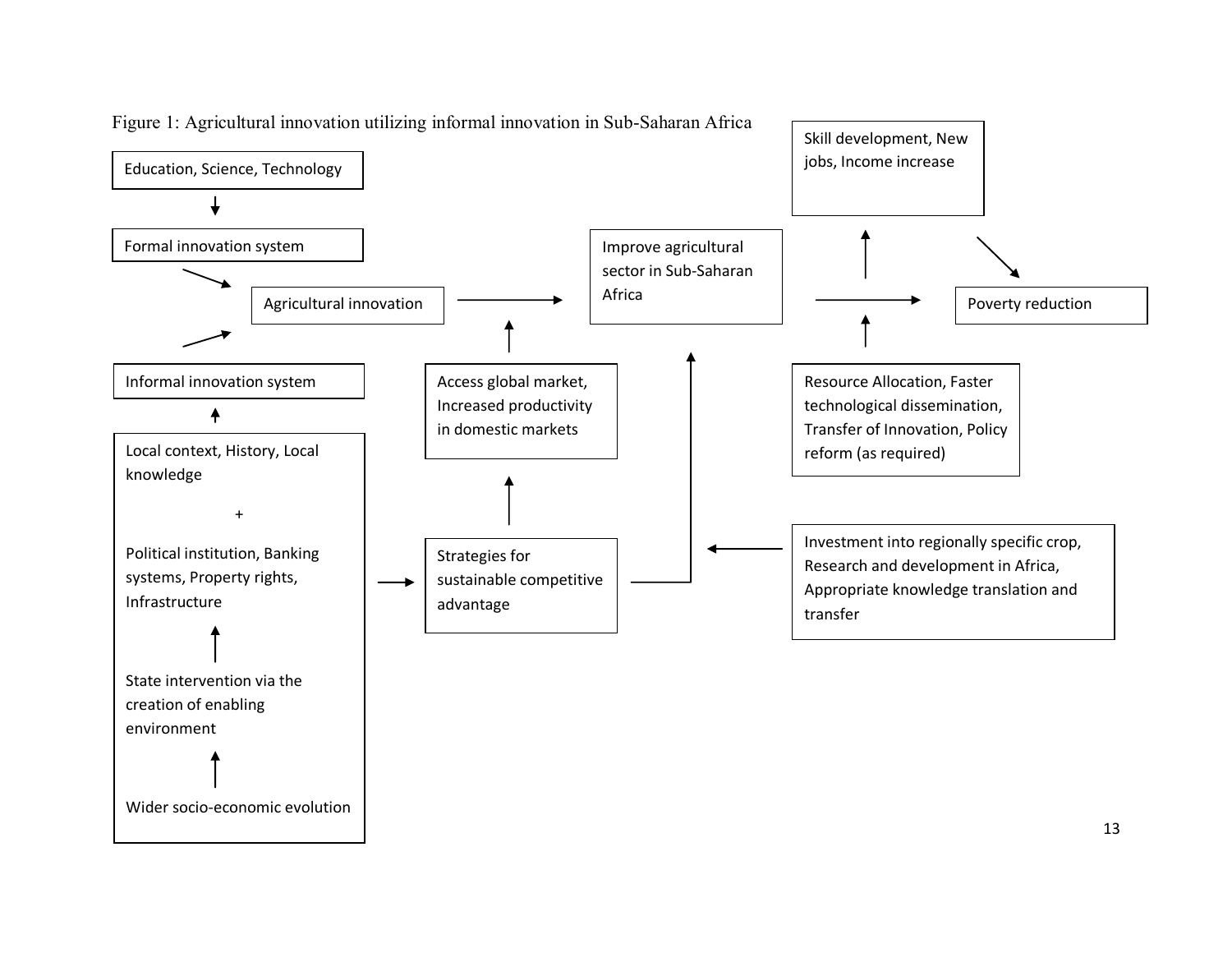The contributing factors of the informal innovation system have the potential of creating strategies for sustainable competitive advantage. This can increase access to global markets and increase productivity in domestic markets, which will aid in transforming agricultural innovation into a tool for improving the agricultural sector in SSA. A strategy for sustainable competitive advantage, based on the criteria that contribute to informal innovative systems, such as local context and indigenous knowledge also significantly contributes to improving the agricultural sector in SSA. For those strategies to be successful in improving the agricultural sector, several factors are necessary, including investment into regionally specific crops, research and development in SSA, appropriate knowledge translation and transfer. Investment into crops such as cassava and sweet potatoes can help during periods of food crises and famines. An example of the Malawi famine demonstrates the significance of diversifying agriculture and strategies as well as the ability of local people to adapt during periods of stress (Brooks and Loevinsohn 2011). Research and development is also necessary but should not be limited to the conventional methods of research and development that are encouraged under the elitist models. This limits the type of innovation that can occur (Hinderink and Sterkenburg 1985; Horton et al. 2010; Riji et al. 2012). Taking into consideration indigenous knowledge and utilizing more participatory and joint learning methods can create innovation that is linked with social capital (Riji et al. 2012). Innovation linked to social capital can directly improve their communities by utilizing innovation that is suitable to their local context and can also empower local communities by giving them credit for their contribution.

For poverty reduction to occur as a result of improved agricultural sector, it is necessary to allocate appropriate and necessary resources as well as policy reform. This will help transfer innovation via suitable outlets and to those in need of the agricultural innovation. It will also increase the speed of technological dissemination. Agricultural innovation that was developed with the consideration of local voices is more likely to be supported and adapted by those people. This is in contrast to the elitist, dominant agricultural programs that often seek to improve their own capacity and are not open to sometimes much needed collaborations (Tendler 1993; Wright and Shih 2010). Tenler (1993) illustrates that dissemination is most successful when groups such as small farmers are involved and their work, experiences, knowledge and challenges are validated. The inputs of resources, policy reform, transfer of innovation and technology dissemination can create novel employment opportunities, increase income and develop new sets of skills. This can directly help reduce poverty. Although some argue that there is a lack of focus on agriculture and agricultural innovation as a tool for poverty reduction overall (Urey 2004; Sumberg 2005), it is important to also take into consideration informal innovation systems as a valid, sustainable and successful way of reducing poverty in SSA.

#### **Conclusion**

It is precisely because of the unique challenges the agricultural industry faces that the system of agricultural innovation has to be examined. It is important to recognize the lack of success in the elitist framework and trade liberalization and find an alternative strategy for improving the agricultural sector in Sub-Saharan Africa. In addition to the notion that many developed countries have double standards in terms of protecting their own markets and expecting high levels of trade liberalization they expect from developing countries, trade liberalization was produced and implemented without considering the opportunities and challenges in the developing world. Judd et al. (1987 as cited in Wright and Shih 2010) and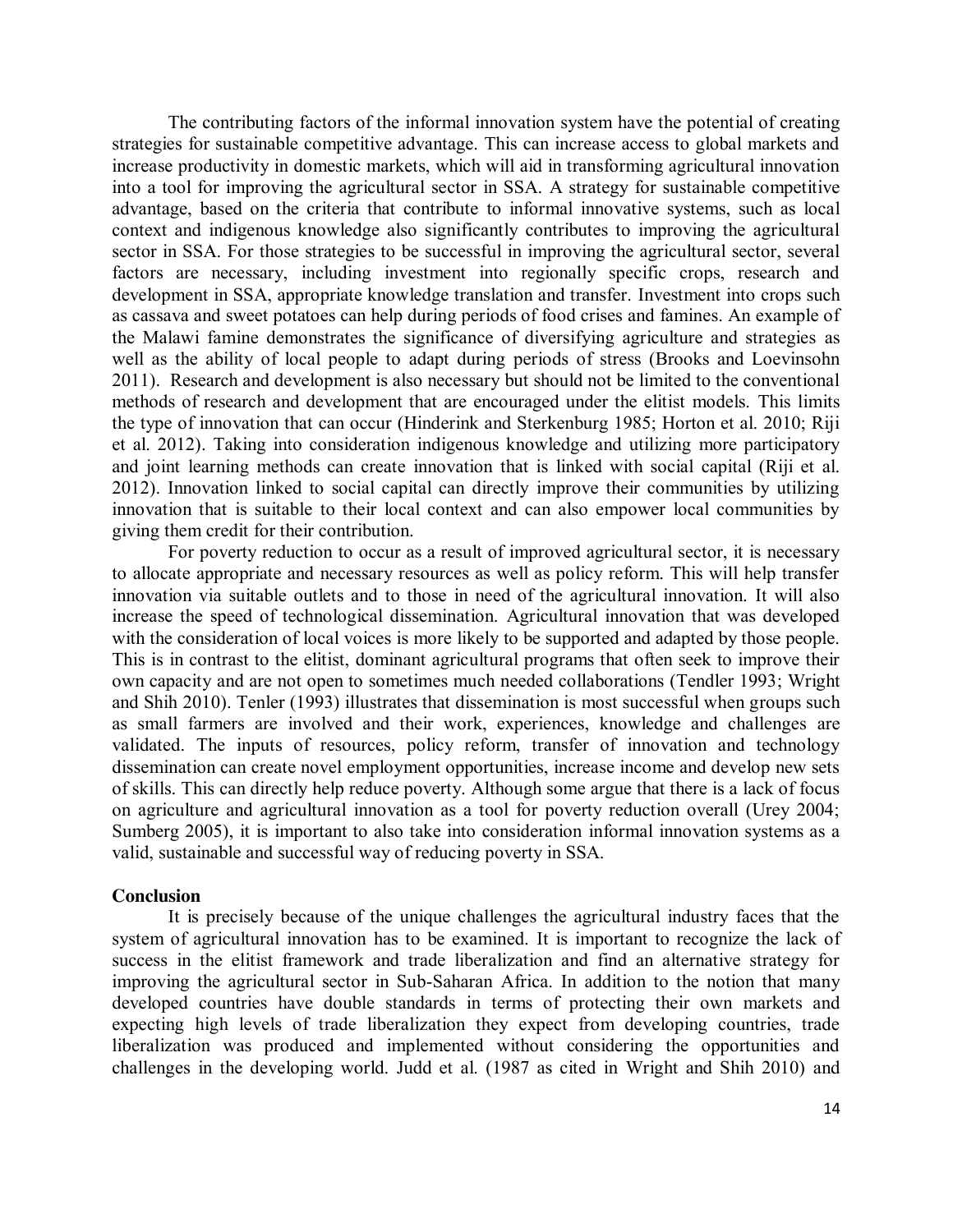Hinderink nad Sterkenburh (1985) suggest that it is the lack of interest and investment in regionally specific crops, such as cassava and sweet potatoes in the 1970s that relates to the low influence and input from staple food producers and small farmers in further agricultural research and innovation agendas. Investment into agricultural research and innovation is generally increasing in all continents with the exception of Africa (Wright and Shih 2010). Ceccarelli and Grando (2007) suggest the reason for such unbalance between the agricultural innovation and technologies developed by formal methods and the small amount that are utilized by farmers is the lack of input from the local farmers and environment. The improvements in agriculture as a result of trade liberalization have generally not occurred in Sub-Saharan Africa. It appears that too much effort may have been put into market forces and too little into the assumptions of the market and the conditions necessary for those market forces to operate successfully (Hinderink and Sterkenburh 1985; Read and Parton 2009; Rijn et al. 2012). A change in the way indigenous experiences and knowledge are recognized is also required. As Horton et al. (2010) claims, it is not only about developing new skills and creating new jobs, it is the issue of profound changes in attitudes and perceptions and the systemic and cultural levels. This change can lead to significant improvements in poverty reduction. The knowledge and understanding of the informal innovation system that is so prominent in Sub-Saharan Africa is important in developing a thriving agricultural sector in Sub Saharan Africa (Biggs and Clay 1981).

Furthermore, there should be a framework that supports a common agricultural market with similar products that boost intra-regional trade, and dumping should be discouraged because it can serve as a dis-incentive for the development of informal and indigenous innovation (Mazoyer and Roudart 2006; Adekunle and Gitau 2013). In as much as boosting regional trade is important for economic development, innovation will still not advance if the environment is not conducive and appropriate. An enabling environment can be created through workable and desirable policies that promote stable prices, support international agreement on a product by product basis, redefining of property rights through guaranteed access to land and security of tenure (Mazoyer and Roudart 2006). On a final note, we recommend research and development that enhances the improvement of indigenous technology and informal generation of ideas with emphasis on best management practices that leads to sustainable development.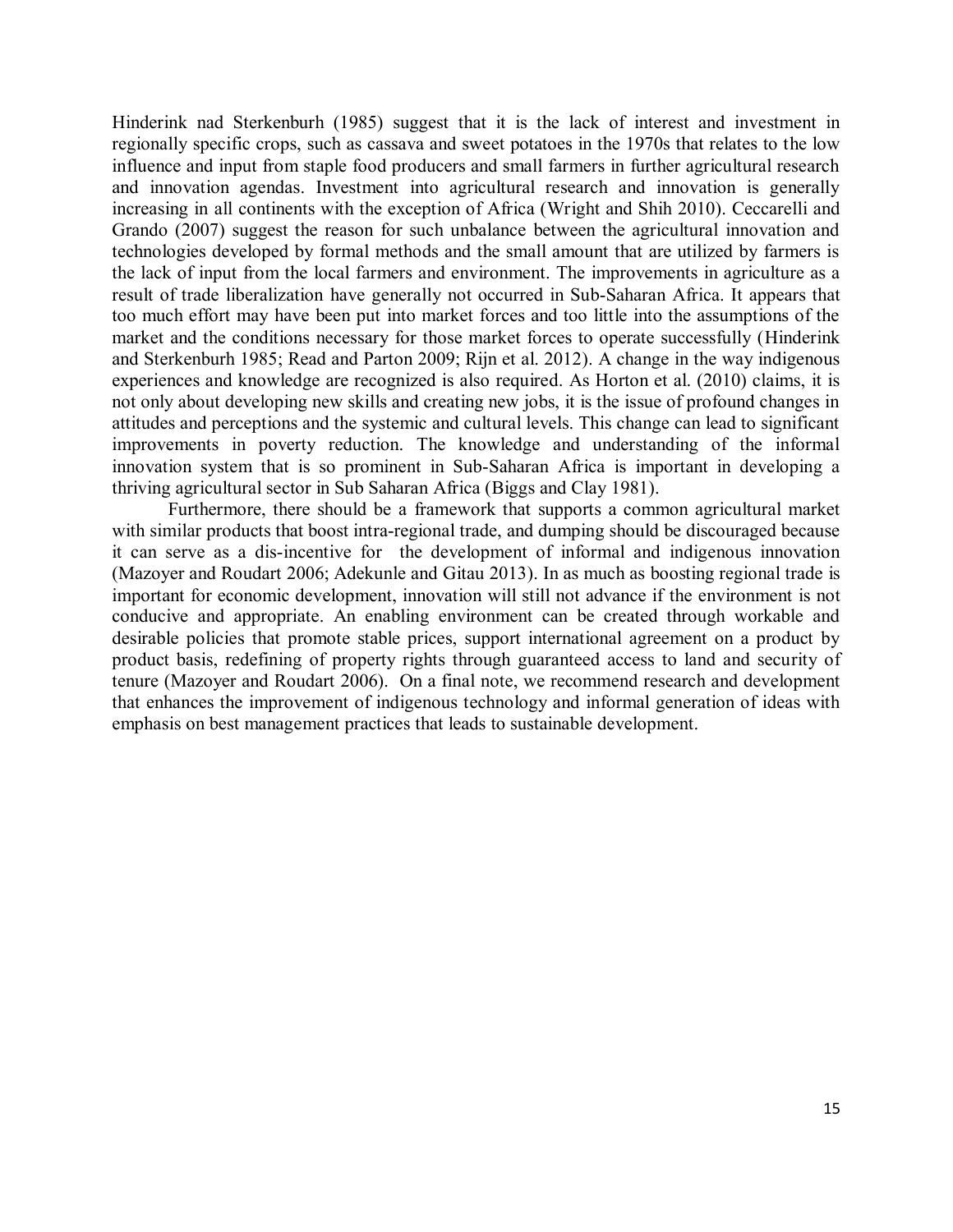## **References**

Bamidele Adekunle & Ciliaka M. W. Gitau (2013) Illusion or Reality: Understanding the Trade Flow Between China and Sub-Saharan Africa, Journal of African Business, 14:2, 117-126, DOI: 10.1080/15228916.2013.804361

Andersson, Agnes. 2011. "Maize remittances, smallholder livelihoods and maize consumption in Malawi." *Journal of Modern African Studies* 49(1): 1-25.

Barnett A. 2004. From "Research" to Poverty Reducing "Innovation". Policy brief, Sussex Research Associates: Brighton, UK.

Biggs, Stephen D. and Edward J. Clay. 1981. "Sources of Innovation in Agricultural Technology." *World Development* 9 (4): 321-336.

Brooks, Sally and Michael Loevinsohn. 2011. "Shaping agricultural innovation systems responsive to food insecurity and climate change." *Natural Resources Forum* 35: 185-200.

Ceccarelli, Selvatore and Stefania Grando. 2007. "Decentralized-participatory plant breeding: an example of demand driven research." *Euphytica* 155:349–360

Chinsinga, B. 2007. 'Reclaiming policy space. lessons from Malawi's 2005/2006 fertilizer subsidy programme', working paper, Brighton: Futures Agriculture Consortium.

Crouch, M. L. 1995. Biotechnology is not compatible with sustainable agriculture. Journal of Agricultural and Environmental Ethics 8(2), 98-111.

Dornbusch, Rudiger. 1992. "The Case for Trade Liberalization in Developing Countries" *The Journal of Economic Perspectives* 6(1): 69 - 85

Dorward, A., Chirwa, E., 2011. The Malawi Agricultural Input Subsidy Programme: 2005–6 to 2008–9. International Journal of Agricultural Sustainability, 9(1): 232–247.

FARA (2010) Unlocking the Potential of Partnership . SSA CP Experience with Innovation Platform. Forum for Agricultural Research in Africa (FARA): Ghana

Hall, A. 2009. Challenges to strengthening agricultural innovation systems: where do we go from here? In Farmer First Revisited: Innovation for Agricultural Research and Development, Scoones I, Thompson J (eds). Practical Action Publishing Ltd: Warwickshire, UK. (incomplete)

Hinderink, J., Sterkenburg, J. J. 1985. Agricultural policy and the organization of production in Sub-Saharan Africa. Journal of Rural Studies 1(1), 73- 85.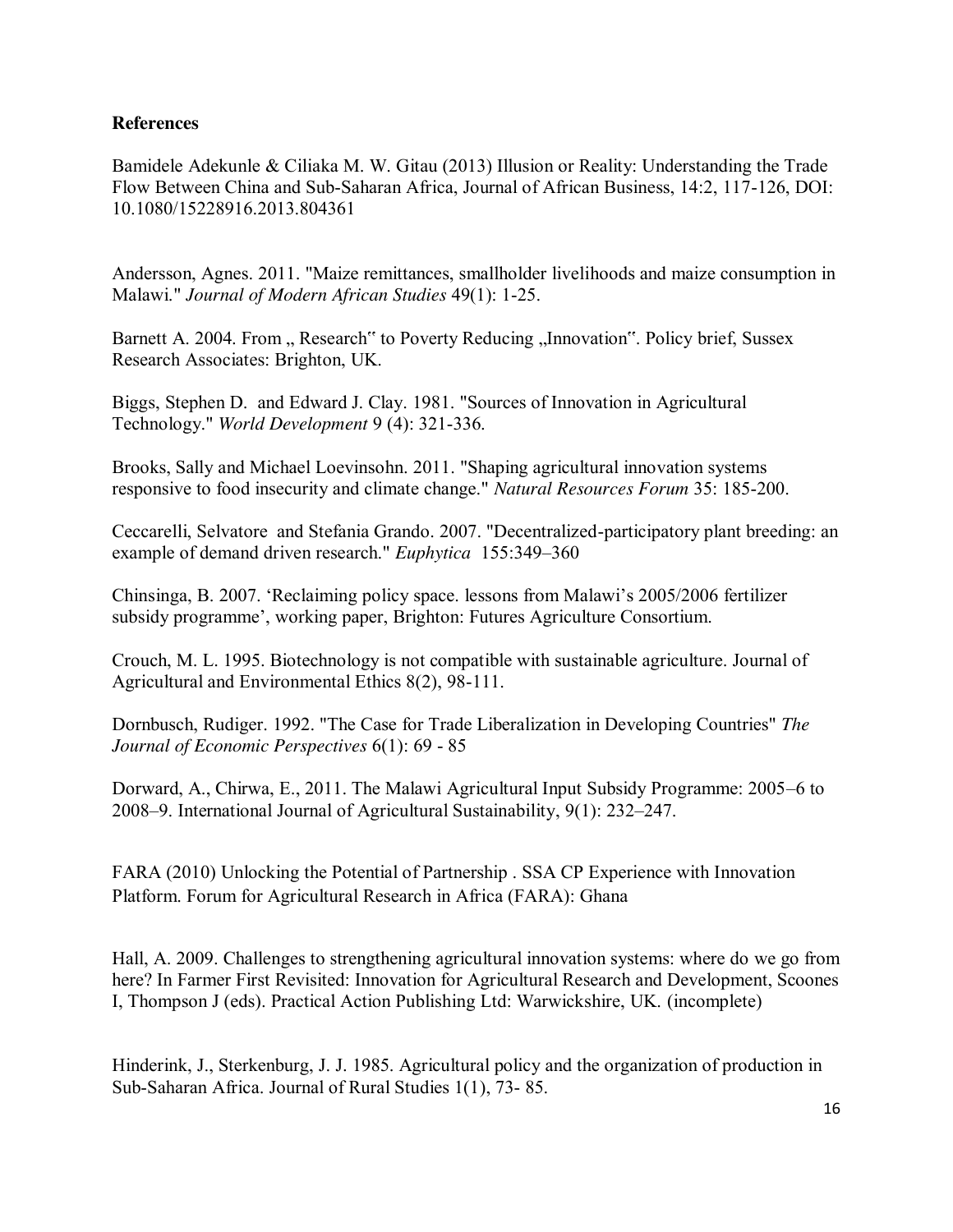Horton, Douglas, Beatrice Akello, Lucy Aligume, Thomas Bernet, Andre Devaux, Berga Lamaga, Damalie Magala, Sarah Mayanja, Immaculate Sekitto, Graham Thiele and Claudio Velasco. 2010. "Developing Capacity for Agricultural Market Chain Innovation: Experience with the 'PMCA' in Uganda." *Journal of International Development* 22: 367-389.

Juma, Calestous. "Agricultural Innovation Systems." Chap. 3 in *The New Harvest: Agricultural Innovation in Africa*. New York: [Oxford University Press,](http://www.oup.com/us/?view=usa) January 2011.

Landry, R., Amara, N., Lamari, M., 2002. Does social capital determine innovation? To what extent. Technological Forecasting and Social Change 69 (7), 681–701.

Manion, A.M. and Morse, St. Apr. 2013. GM Crops 1996-2012: A Review of Agronomic, Environmental and Socio-Economic Impacts. University of Surrey, Centre for Environmental Strategy (CES) Working Paper 04/13 ISSN: 1464-8083 [http://www.surrey.ac.uk/ces/activity/publications/index.htm. Retrieved Aug. 19,](http://www.surrey.ac.uk/ces/activity/publications/index.htm.%20Retrieved%20Aug.%2019) 2013.

Mazoyer, M. and Roudart, L. 2006. A History of World World Agriculture from Neolithic Age to the Current Crisis (2006) Translated by James H. Membrez. Monthly Review Press, New York.

Pant, L and Odame, H. 2010. Creative Commons: Non-proprietary Innovation Triangles in International Agricultural and Rural Development Partnerships. *The Innovation Journal: The Public Sector Innovation Journal* 15(2): Article 4.

Patrick, Neil A. and Sandra L. Russo. 1987. "A Proposed Framework for Designing Livestock Development Projects in West Africa: The Gambia as an Example" *Agriculture and Human Values* Spring-Summer: 105-110.

Read, Donna M. Y. And Kevin A. Parton. 2009. "Economic Deregulation and Trade Liberalization in Kenya, Tanzania and Uganda: Growth and Poverty." *Journal of Economic Issues* 43(3): 567-586.

Rijn, van Fedes, Erwin Bulte and Adewale Adekunle. 2012. "Social capital and agricultural innovation in Sub-Saharan Africa." *Agricultural Systems* 108: 112-122.

Sumberg, James. 2005. "Systems of innovation theory and the changing architecture of agricultural research in Africa." *Food Policy* 30: 21-41.

Tendler, Judith. 1993. "Tales of Dissemination in Small-farm Agriculture: Lessons for Institution Builders." *World Development* 21(10): 1567-1582.

Urey, Ian. 2004. "A Policy Agenda for Pro-Poor Agricultural Growth." *World Development* 32(1): 73-89.